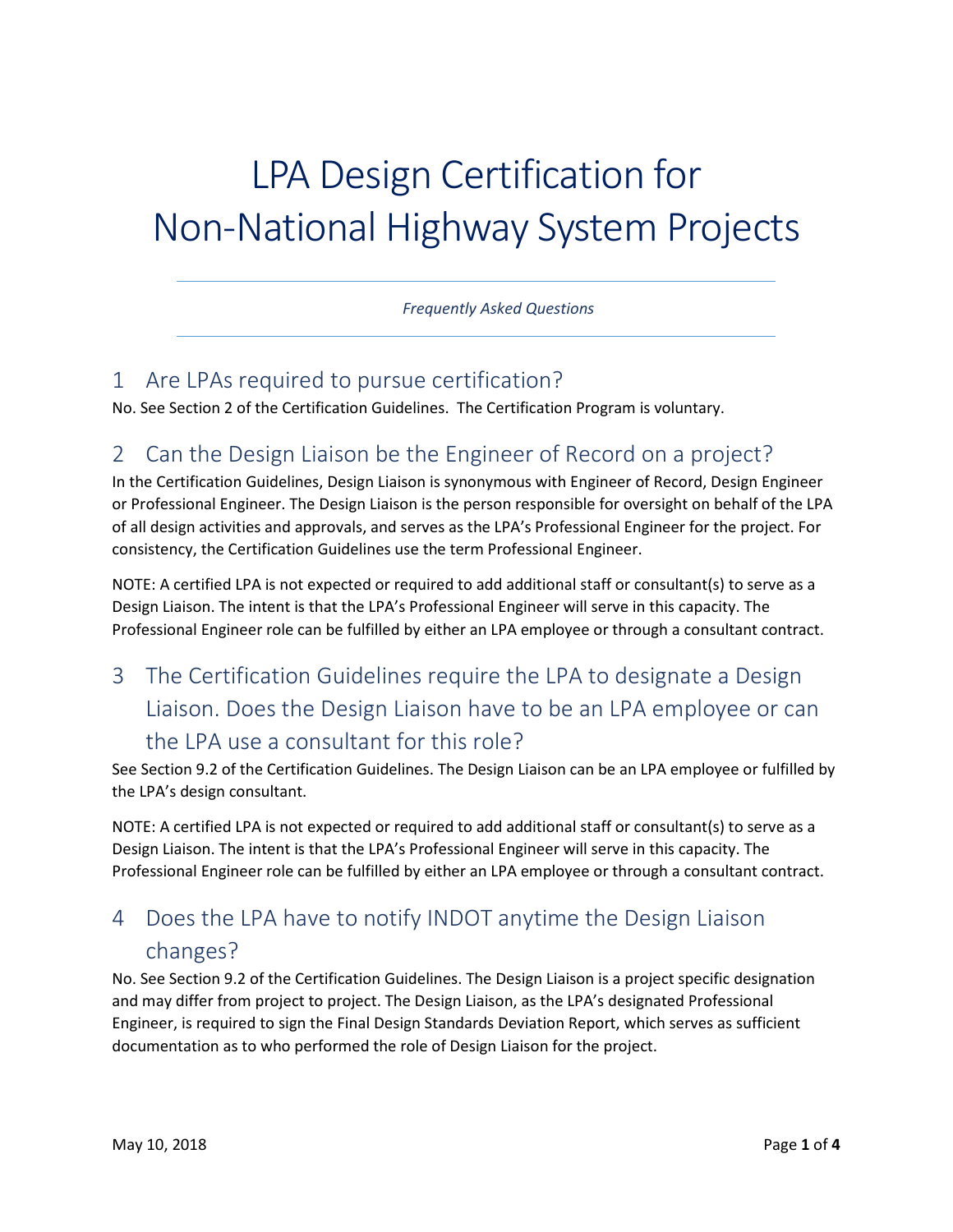## 5 If a LPA chooses to utilize a consultant for the role of Design Liaison, can this be performed by the design consultant, or does the LPA have to contract with a separate consultant to perform this role?

In the Certification Guidelines, Design Liaison is synonymous with Engineer of Record or Professional Engineer. The Design Liaison is the person responsible for oversight on behalf of the LPA of all design activities and approvals, and serves as the LPA's Professional Engineer for the project. For consistency, the Certification Guidelines use the term Professional Engineer.

The Design Liaison can be an LPA employee or fulfilled by the LPA's design consultant. The Certification Guidelines were not intended to require LPAs who choose to use an outside consultant as Design Liaison to hire an independent firm other than the LPA's design consultant, although LPAs can elect to do so if desired.

6 Is the cost of the Design Liaison eligible for federal reimbursement? Yes, if the Design Liaison role is fulfilled by the LPA's selected design consultant.

7 The Certification Guidelines do not require certified LPAs to submit Stage 1, 2 or 3 plans, but final tracings are required. Is it possible that a project could be delayed and pulled from letting at the Final Tracings Submission Stage?

Yes. See Sections 5.1 and 5.2 of the Certification Guidelines. Stages 1, 2 and 3 plan approvals are not required for certified LPAs. However, a certified LPA and its designer are still responsible for the preparation of all plans sheets, design computations, quantity computations, contract documents, cost estimates, necessary permits and any other pertinent project documentation necessary to certify that the LPA project is ready to go to construction. If required documentation is missing from the Final Tracings Submittal, the project could be delayed and pulled from letting.

8 Are certified LPAs required to submit a copy of its process for design review and quality assurance to INDOT for approval?

LPAs are not required to submit a copy of its review and quality assurance processes to INDOT for approval. See Section 9.4 of the Certification Guidelines. The LPA is solely responsible for developing and implementing its own processes for design review, oversight, approval and quality assurance.

## 9 Will INDOT continue to handle the letting process for construction for certified LPAs?

Yes. See Section 10.1 of the Certification Guidelines. All normal contractual obligations that pertain to the usage of federal funds will remain in effect for all projects delivered under the Certification Program.

#### 10 Is LPA certification a project by project designation?

Once an LPA applies and is approved as a certified LPA, that designation applies for all non-NHS projects.

May 10, 2018 Page **2** of **4**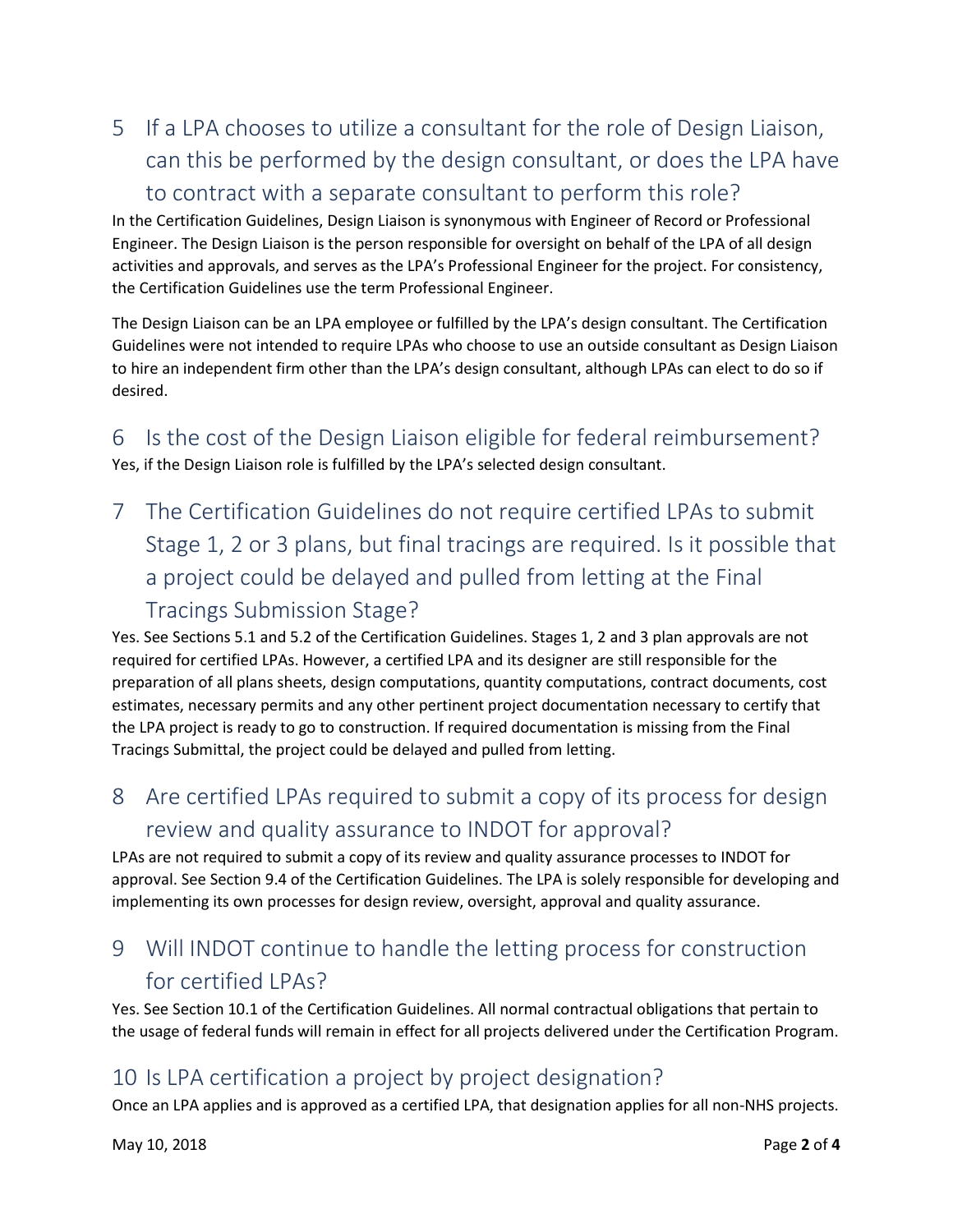## 11 Can a LPA select different design standards for different projects within the LPA's community if desired? How is this documented?

Yes. An LPA may select design standards on a project by project basis. The LPA will document the design standards used and any deviations from those standards on the project specific Final Design Standards Report.

### 12 Is the LPA still required to comply with National Environmental Policy Act and the Uniform Act?

Yes. See Section 7 of the Certification Guidelines.

13 The Certification Guidelines state that a certified LPA can choose to use local standards and criteria for project design. If local standards do not satisfy the minimum design standards established by INDOT, can the certified LPA still elect to utilize these lesser standards?

Yes. INDOT does not believe it is best qualified to determine what design standards are most appropriate for a certified LPA's non-NHS project(s). Some examples of design standards a certified LPA may use include the AASHTO Green Book, the Indiana Design Manual or even a local subdivision control ordinance. If a local standard exists that works well on other locally funded projects, a certified LPA can elect to use those same standards on any non-NHS project. The LPA is solely responsible for ensuring the quality of the design for its project.

# 14 The Certification Requirements state that a bridge load rating shall be performed for all new bridge, bridge replacement and bridge rehabilitation projects. Will INDOT perform and approve a preliminary load rating?

No. INDOT does not maintain any of the LPA bridge load rating models. INDOT will only provide limited oversight to ensure the LPA has load rated their bridges using a reasonable method as defined in the Load Rating Chapter of the Indiana Bridge Inspection Manual. The LPA will determine how it wants to perform a preliminary load rating.

# 15 Will INDOT develop a revised Letting Preparation Schedule to assist certified LPAs with project scheduling? Will the Final Tracings Submission adhere to the current INDOT Tracings checklist?

Yes. A revised Letting Preparation Schedule for Certified LPAs will be available on the INDOT LPA website in Summer 2018. The Final Tracings Submission will adhere to the current INDOT Tracings checklist, where applicable.